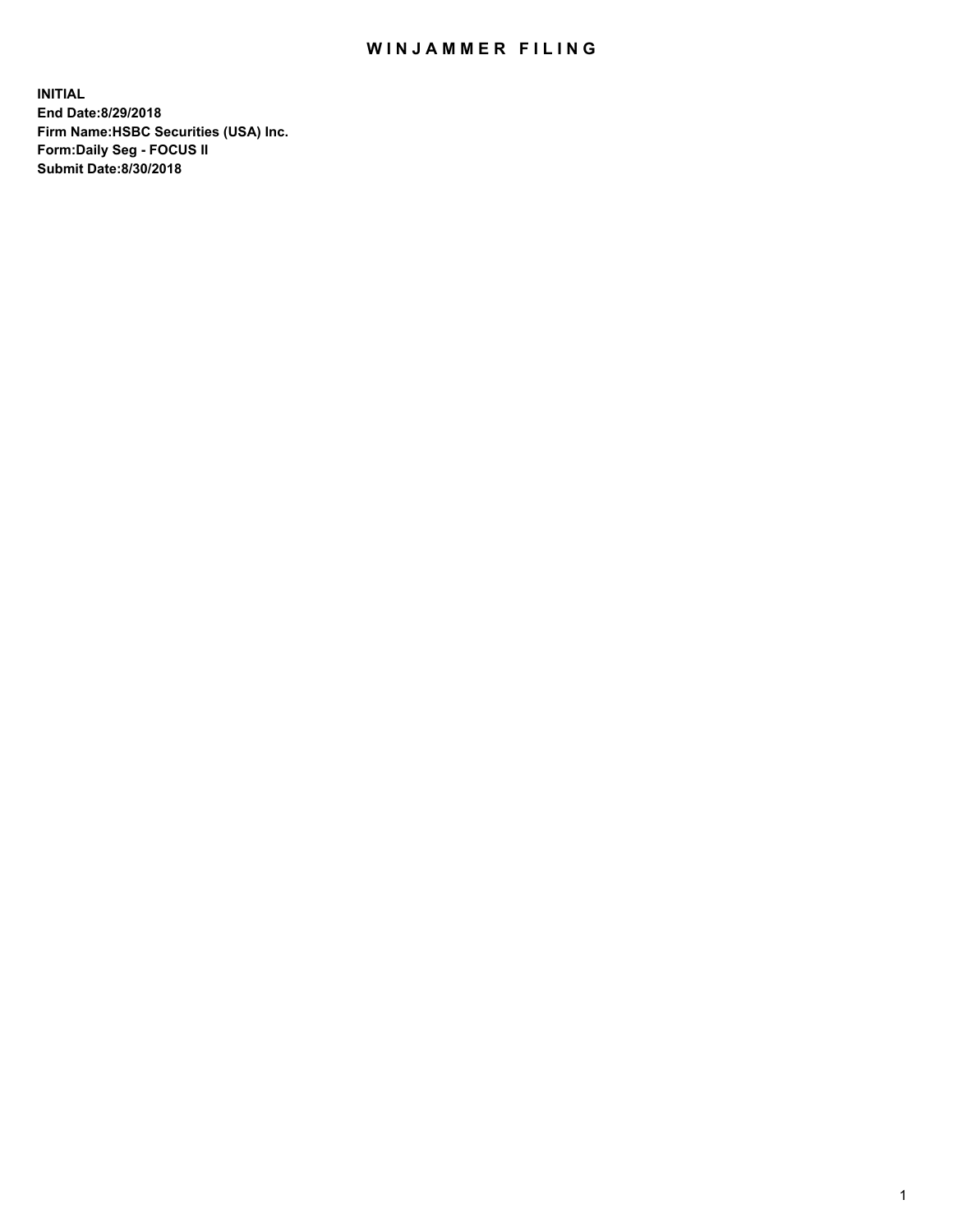**INITIAL End Date:8/29/2018 Firm Name:HSBC Securities (USA) Inc. Form:Daily Seg - FOCUS II Submit Date:8/30/2018 Daily Segregation - Cover Page**

| Name of Company                                                                                                                                                                                                                                                                                                                | <b>HSBC Securities (USA) Inc.</b>                                          |
|--------------------------------------------------------------------------------------------------------------------------------------------------------------------------------------------------------------------------------------------------------------------------------------------------------------------------------|----------------------------------------------------------------------------|
| <b>Contact Name</b>                                                                                                                                                                                                                                                                                                            | <b>Michael Vacca</b>                                                       |
| <b>Contact Phone Number</b>                                                                                                                                                                                                                                                                                                    | 212-525-7951                                                               |
| <b>Contact Email Address</b>                                                                                                                                                                                                                                                                                                   | michael.vacca@us.hsbc.com                                                  |
| FCM's Customer Segregated Funds Residual Interest Target (choose one):<br>a. Minimum dollar amount: : or<br>b. Minimum percentage of customer segregated funds required:% ; or<br>c. Dollar amount range between: and; or<br>d. Percentage range of customer segregated funds required between:% and%.                         | 147,000,000<br>$\overline{\mathbf{0}}$<br>0 <sub>0</sub><br>0 <sub>0</sub> |
| FCM's Customer Secured Amount Funds Residual Interest Target (choose one):<br>a. Minimum dollar amount: ; or<br>b. Minimum percentage of customer secured funds required:%; or<br>c. Dollar amount range between: and; or<br>d. Percentage range of customer secured funds required between:% and%.                            | 25,000,000<br><u>0</u><br>0 <sub>0</sub><br>00                             |
| FCM's Cleared Swaps Customer Collateral Residual Interest Target (choose one):<br>a. Minimum dollar amount: ; or<br>b. Minimum percentage of cleared swaps customer collateral required:% ; or<br>c. Dollar amount range between: and; or<br>d. Percentage range of cleared swaps customer collateral required between:% and%. | 95,000,000<br><u>0</u><br>00<br>0 <sub>0</sub>                             |

Attach supporting documents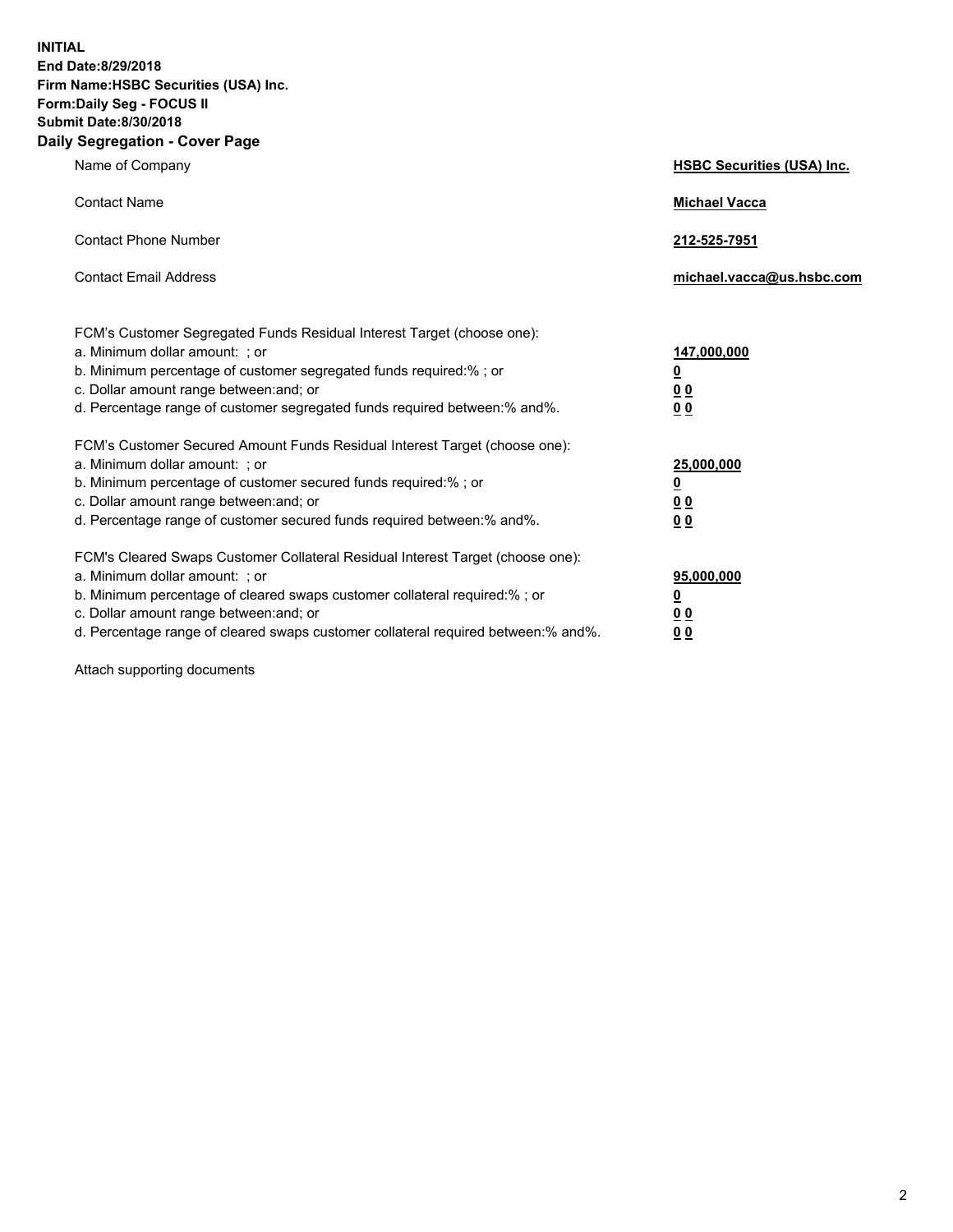**INITIAL End Date:8/29/2018 Firm Name:HSBC Securities (USA) Inc. Form:Daily Seg - FOCUS II Submit Date:8/30/2018 Daily Segregation - Secured Amounts** Foreign Futures and Foreign Options Secured Amounts Amount required to be set aside pursuant to law, rule or regulation of a foreign government or a rule of a self-regulatory organization authorized thereunder **0** [7305] 1. Net ledger balance - Foreign Futures and Foreign Option Trading - All Customers A. Cash **120,852,364** [7315] B. Securities (at market) **95,956,094** [7317] 2. Net unrealized profit (loss) in open futures contracts traded on a foreign board of trade **-19,783,425** [7325] 3. Exchange traded options a. Market value of open option contracts purchased on a foreign board of trade **0** [7335] b. Market value of open contracts granted (sold) on a foreign board of trade **0** [7337] 4. Net equity (deficit) (add lines 1. 2. and 3.) **197,025,033** [7345] 5. Account liquidating to a deficit and account with a debit balances - gross amount **2,502,043** [7351] Less: amount offset by customer owned securities **-2,496,413** [7352] **5,630** [7354] 6. Amount required to be set aside as the secured amount - Net Liquidating Equity Method (add lines 4 and 5) **197,030,663** [7355] 7. Greater of amount required to be set aside pursuant to foreign jurisdiction (above) or line 6. **197,030,663** [7360] FUNDS DEPOSITED IN SEPARATE REGULATION 30.7 ACCOUNTS 1. Cash in banks A. Banks located in the United States **99,801,308** [7500] B. Other banks qualified under Regulation 30.7 **0** [7520] **99,801,308** [7530] 2. Securities A. In safekeeping with banks located in the United States **31,716,416** [7540] B. In safekeeping with other banks qualified under Regulation 30.7 **0** [7560] **31,716,416** [7570] 3. Equities with registered futures commission merchants A. Cash **0** [7580] B. Securities **0** [7590] C. Unrealized gain (loss) on open futures contracts **0** [7600] D. Value of long option contracts **0** [7610] E. Value of short option contracts **0** [7615] **0** [7620] 4. Amounts held by clearing organizations of foreign boards of trade A. Cash **0** [7640] B. Securities **0** [7650] C. Amount due to (from) clearing organization - daily variation **0** [7660] D. Value of long option contracts **0** [7670] E. Value of short option contracts **0** [7675] **0** [7680] 5. Amounts held by members of foreign boards of trade A. Cash **56,096,539** [7700] B. Securities **64,239,678** [7710] C. Unrealized gain (loss) on open futures contracts **-19,783,425** [7720] D. Value of long option contracts **0** [7730] E. Value of short option contracts **0** [7735] **100,552,792** [7740] 6. Amounts with other depositories designated by a foreign board of trade **0** [7760] 7. Segregated funds on hand **0** [7765] 8. Total funds in separate section 30.7 accounts **232,070,516** [7770] 9. Excess (deficiency) Set Aside for Secured Amount (subtract line 7 Secured Statement Page 1 from Line 8) **35,039,853** [7380] 10. Management Target Amount for Excess funds in separate section 30.7 accounts **25,000,000** [7780]

11. Excess (deficiency) funds in separate 30.7 accounts over (under) Management Target **10,039,853** [7785]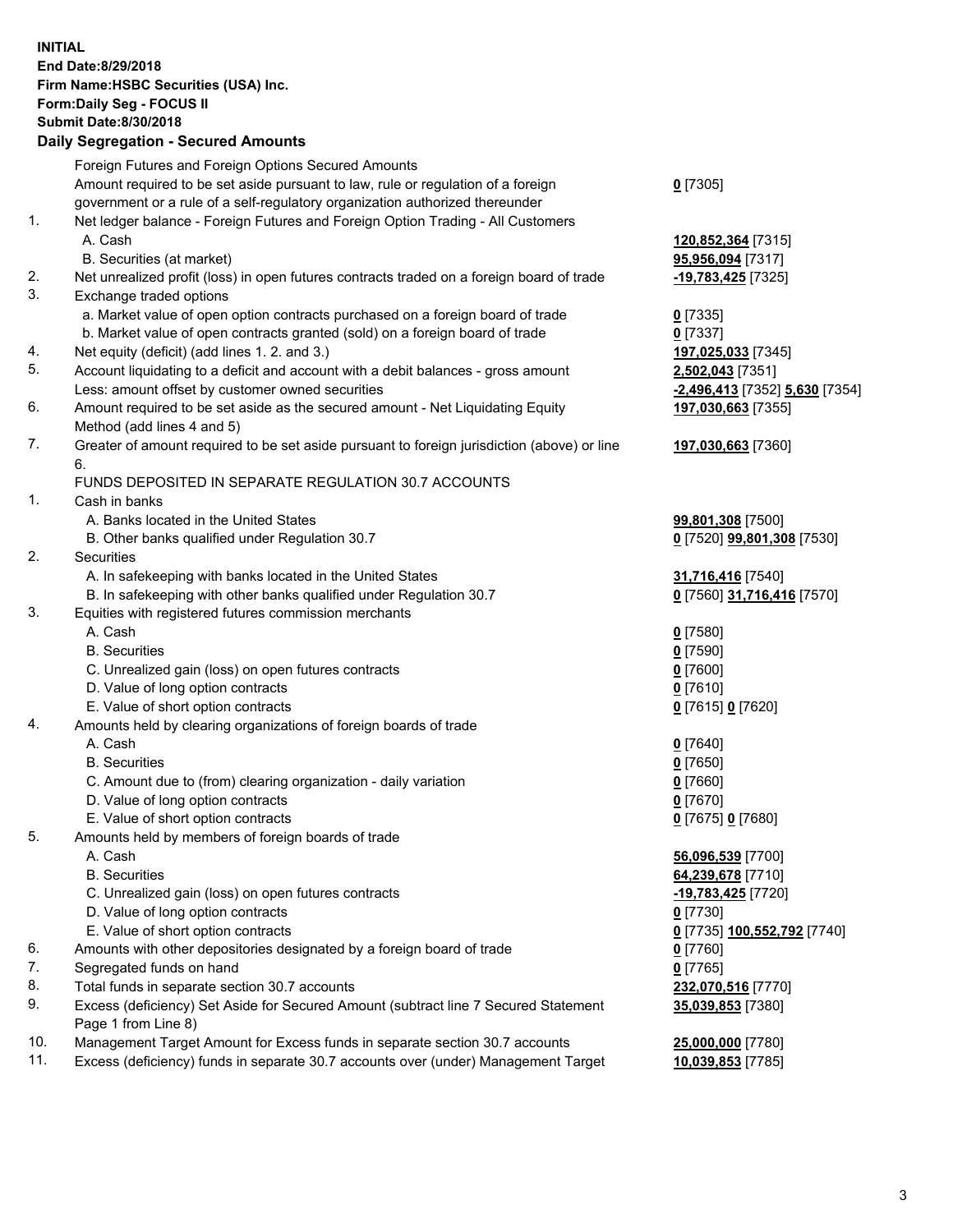|     | <b>INITIAL</b><br>End Date:8/29/2018<br>Firm Name: HSBC Securities (USA) Inc.<br>Form: Daily Seg - FOCUS II<br><b>Submit Date:8/30/2018</b><br>Daily Segregation - Segregation Statement |                                  |
|-----|------------------------------------------------------------------------------------------------------------------------------------------------------------------------------------------|----------------------------------|
|     | SEGREGATION REQUIREMENTS(Section 4d(2) of the CEAct)                                                                                                                                     |                                  |
| 1.  | Net ledger balance                                                                                                                                                                       |                                  |
|     | A. Cash                                                                                                                                                                                  | 158,236,917 [7010]               |
|     | B. Securities (at market)                                                                                                                                                                | 1,648,573,906 [7020]             |
| 2.  | Net unrealized profit (loss) in open futures contracts traded on a contract market                                                                                                       | 258,287,340 [7030]               |
| 3.  | Exchange traded options                                                                                                                                                                  |                                  |
|     | A. Add market value of open option contracts purchased on a contract market                                                                                                              | 407,632,337 [7032]               |
|     | B. Deduct market value of open option contracts granted (sold) on a contract market                                                                                                      | -211,898,147 [7033]              |
| 4.  | Net equity (deficit) (add lines 1, 2 and 3)                                                                                                                                              | 2,260,832,353 [7040]             |
| 5.  | Accounts liquidating to a deficit and accounts with                                                                                                                                      |                                  |
|     | debit balances - gross amount                                                                                                                                                            | 23,657,651 [7045]                |
|     | Less: amount offset by customer securities                                                                                                                                               | -23,630,971 [7047] 26,680 [7050] |
| 6.  | Amount required to be segregated (add lines 4 and 5)                                                                                                                                     | 2,260,859,033 [7060]             |
|     | FUNDS IN SEGREGATED ACCOUNTS                                                                                                                                                             |                                  |
| 7.  | Deposited in segregated funds bank accounts                                                                                                                                              |                                  |
|     | A. Cash                                                                                                                                                                                  | 33,950,281 [7070]                |
|     | B. Securities representing investments of customers' funds (at market)                                                                                                                   | $0$ [7080]                       |
|     | C. Securities held for particular customers or option customers in lieu of cash (at                                                                                                      | 416,367,842 [7090]               |
|     | market)                                                                                                                                                                                  |                                  |
| 8.  | Margins on deposit with derivatives clearing organizations of contract markets                                                                                                           |                                  |
|     | A. Cash                                                                                                                                                                                  | 405,852,402 [7100]               |
|     | B. Securities representing investments of customers' funds (at market)                                                                                                                   | 127,235,041 [7110]               |
|     | C. Securities held for particular customers or option customers in lieu of cash (at<br>market)                                                                                           | 1,147,089,104 [7120]             |
| 9.  | Net settlement from (to) derivatives clearing organizations of contract markets                                                                                                          | -1,914,903 [7130]                |
| 10. | Exchange traded options                                                                                                                                                                  |                                  |
|     | A. Value of open long option contracts                                                                                                                                                   | 407,632,337 [7132]               |
|     | B. Value of open short option contracts                                                                                                                                                  | -211,898,147 [7133]              |
| 11. | Net equities with other FCMs                                                                                                                                                             |                                  |
|     | A. Net liquidating equity                                                                                                                                                                | 10,948,655 [7140]                |
|     | B. Securities representing investments of customers' funds (at market)                                                                                                                   | $0$ [7160]                       |
|     | C. Securities held for particular customers or option customers in lieu of cash (at                                                                                                      | $0$ [7170]                       |
|     | market)                                                                                                                                                                                  |                                  |
| 12. | Segregated funds on hand                                                                                                                                                                 | 85,116,960 [7150]                |
| 13. | Total amount in segregation (add lines 7 through 12)                                                                                                                                     | 2,420,379,572 [7180]             |
| 14. | Excess (deficiency) funds in segregation (subtract line 6 from line 13)                                                                                                                  | 159,520,539 [7190]               |
| 15. | Management Target Amount for Excess funds in segregation                                                                                                                                 | 147,000,000 [7194]               |
| 16. | Excess (deficiency) funds in segregation over (under) Management Target Amount                                                                                                           | 12,520,539 [7198]                |

Excess